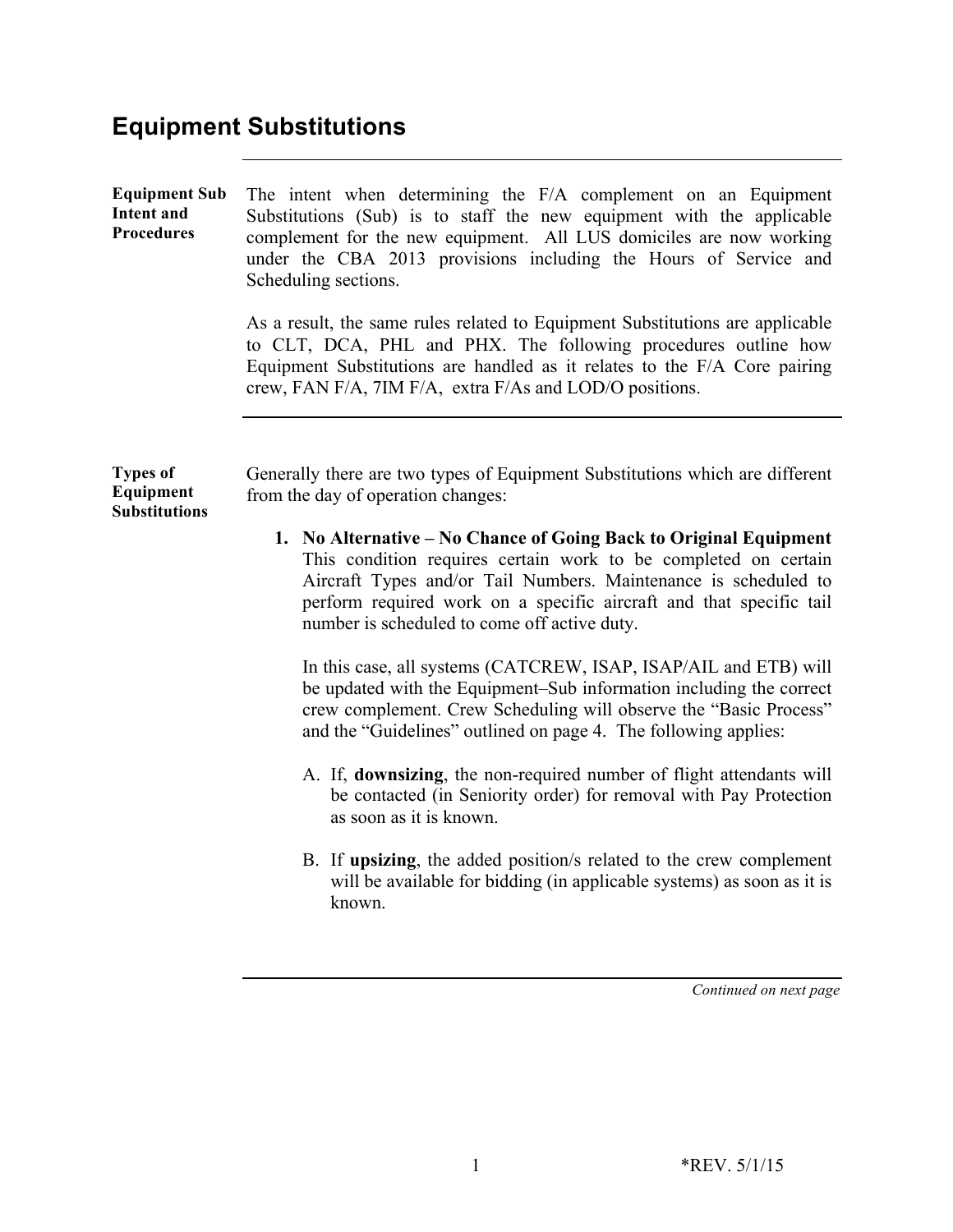#### Types of Equipment Substitutions **(continued)**

#### **2. Uncertain and Under Consideration**

The Marketing Department calls this condition a *potential substitution* and the only other group that is notified is Reservations.

A potential substitution of equipment "may or may not" come to fruition. Such substitution could be in the planning process for either downsizing or upsizing; however, at this stage the information is unknown to Crew Scheduling.

The potential substitution is not in CATCREW because the final decision has not been made and a tail number has not been assigned to the change. The following applies:

#### **Normal Procedures**:

In the early morning two (2) days prior to the day of origination, CATCREW and other F/A programs will be populated with the applicable change and Crew Scheduling will receive the definitive information related to the Equipment Substitution.

**Note:** To this point, CATCREW has not been updated with an impending change; therefore, ISAP and ETB have been functioning with the original crew complement and aircraft type. With the final decision made to change aircraft types, the data is updated in CATCREW.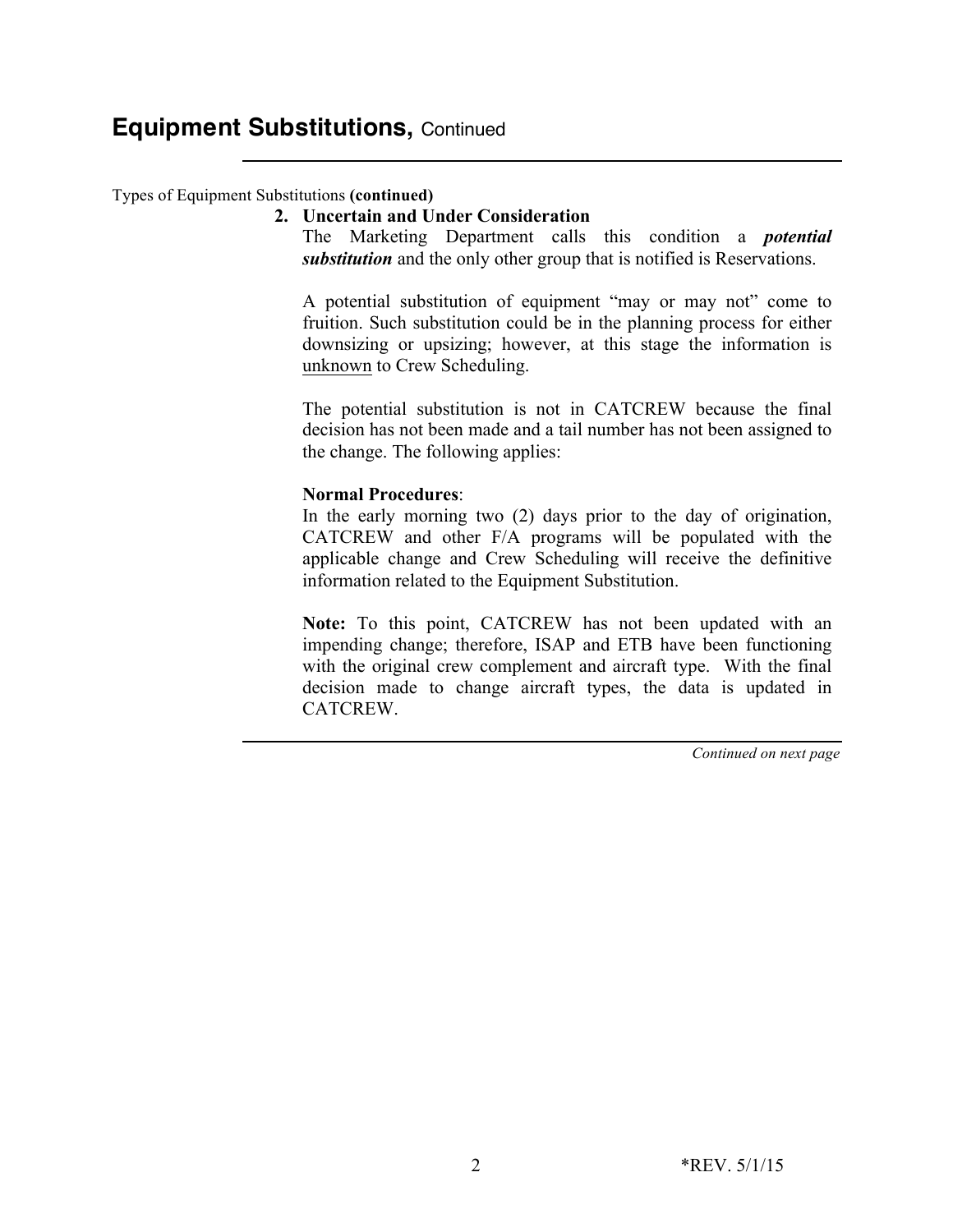#### **Downsizing Example 1** The following examples and procedures outline how the F/A Core pairing crew, the "K" F/A's (FAN), 7IM F/A, extra F/As and LOD/O positions are handled as a result of an equipment substitution.

**Ex. #1:** This example is a potential equipment substitution scenario under the category of "Uncertain and Under Consideration". After the Equipment-Sub is finalized by the Company, all operational data related to such change is given to Crew Scheduling for processing. This example shows how the F/A staffing would be affected and how the processing will be handled:

On the morning of the day ISAP/AIL runs (08APR) for pairings originating on 10APR, an Equipment Sub is finalized. The entire pairing (PHL-MAN-PHL) is being equipment subbed on both pairings shown below:

#### **Affected PHL-MAN-PHL Pairings:**

Core 96038/10APR and 'K'FA 03038/10APR

#### **Example Description:**

An A330 TI destination is being subbed to a 757 aircraft. The A330 is staffed with 9 F/As (8 Core + K); the 757 is staffed with 6 F/As (4 Core + 7IM + K) on a Non-LOD/O destination.

#### **Understanding:**

As stated in the Type 2 paragraph on pg. 2, ISAP and ETB have been processing pairing 96038/10 and 03038/10 as an 330 because the systems utilized by Crew Scheduling are not updated with a change in equipment until it is finalized. Therefore, in this case all positions are filled at the time of the substitution.

On 08APR, the Daily Crew Schedulers will start processing the finalized Equipment Sub. In seniority order, Crew Scheduling will call to advise the three (3) non-required flight attendants that they are pay protected and removed from the affected pairing. If the flight attendant is not at home or working a message is left related to her/his removal and a request asking for a call back acknowledging the F/As acceptance of such removal.

| Core Pairing 96038/10      | SEN# | <b>Offered Removal</b> |
|----------------------------|------|------------------------|
| AFA (CSD) - PRI            | 210  | Accepts Removal        |
| $BFA - PRI$                | 300  | Passes on Removal      |
| CFA - ETB                  | 599  |                        |
| DFA - PRI                  | 400  | <b>Accepts Removal</b> |
| EFA - PRI                  | 900  |                        |
| FFA - ISAP                 | 600  |                        |
| <b>GFA - PRI</b>           | 800  |                        |
| <b>HFA - PRI</b>           | 1020 |                        |
| KFA Pairing 03038/10 - PRI | 250  | <b>Accepts Removal</b> |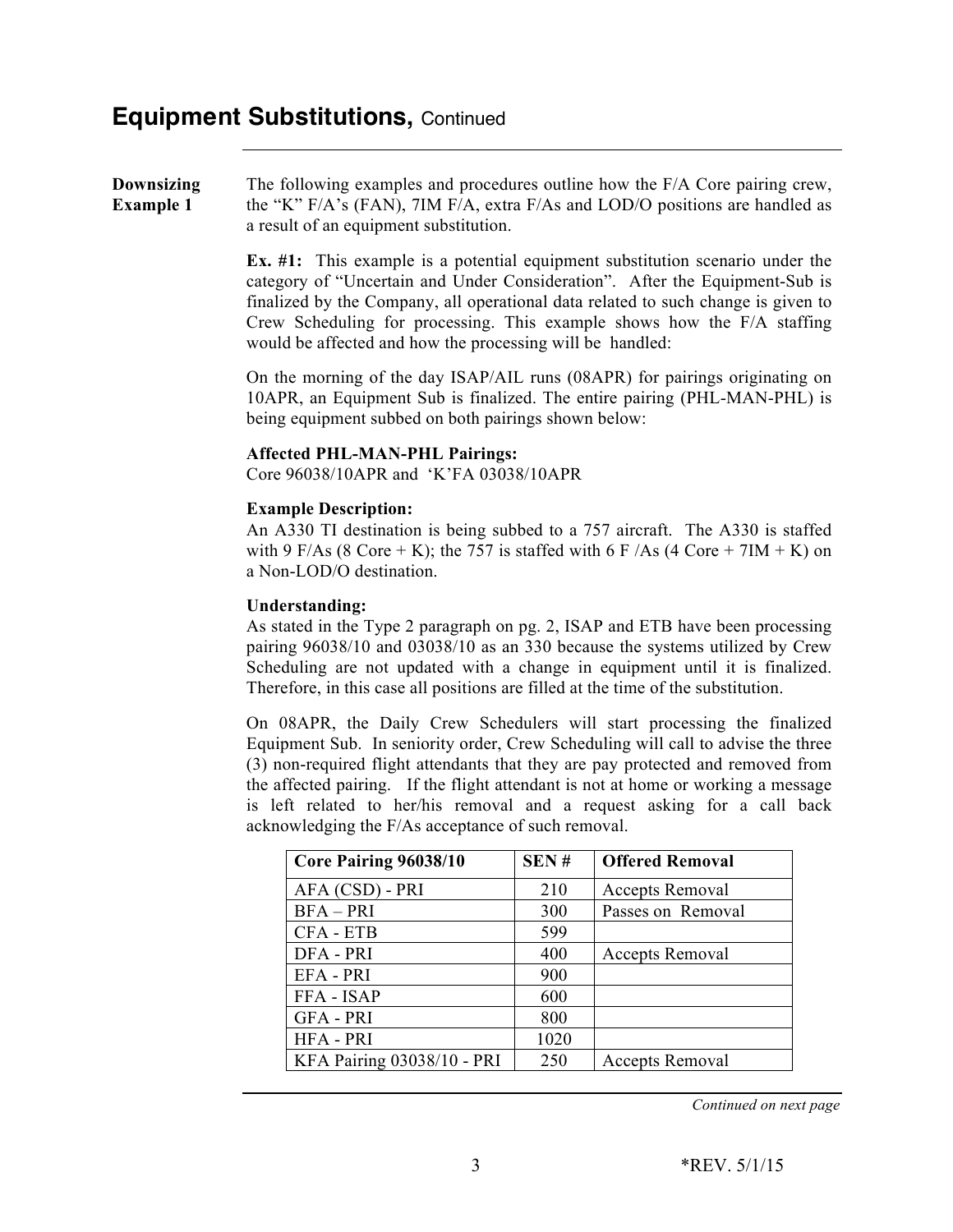### Downsizing Example 1 **(continued)**

After Downsizing of the Crew Complement is Completed:

- 96038/10 is covered with six (6) flight attendants.
- **Note:** During position selection, in CLT-DCA-PHL the remaining positions (now open and not a PRI) on the pairing will be determined based on seniority among the F/As originating 96038/10.
- This procedure can be found in the CBA-Section 10.S. 1-3. In PHX, as an exception to the aforementioned CBA Section 10.S.4 applies.
- If there are non-LOD/O open positions when processing, Crew Scheduling will not cover those positions; therefore, such vacancy would reduce the number of flight attendants removed.

**Basic Process** To determine which F/A should be released from a pairing when reducing the F/A staffing requirement due to an equipment sub, the following conditions must apply:

- 1. The sub must be for the whole pairing.
- 2. The sub must be prior to report for the pairing or pairings.
- 3. A LOD/O is **never** removed (Company & AFA agreement).

**Guidelines** The following guidelines\* are provided when determining which F/A(s) to remove due to an equipment substitution:

|                 | Extra          |            | <b>Need to</b> |                                                      |
|-----------------|----------------|------------|----------------|------------------------------------------------------|
| <b>Staffing</b> | <b>F/A Pos</b> | LOD/O      | <b>Remove?</b> | <b>F/A</b> to remove?                                |
| Core            |                |            | $1$ (or more)  | Most SEN by staffing requirement                     |
| Core            | <b>KFA</b>     |            | 1 (or more)    | Most SEN by Core $+$ KFA                             |
| Core            | <b>KFA</b>     | 7IM        | $1$ (or more)  | Most SEN by Core $+$ KFA $+$ 7IM                     |
| Core            |                | <b>LFA</b> | 1 (or more)    | Most SEN by staffing requirement<br>within Core F/As |
| Core            | <b>KFA</b>     | LFA.       | 1 (or more)    | Most SEN by $Core + KFA$                             |

**\*Note:** The chart 'assumes' the Core, K, and 7IM F/A pairings are flying the **identical** flight segments being subbed. The most SEN F/A(s) will have the option to be removed; it is not a requirement that the  $F/A(s)$  come off the pairing.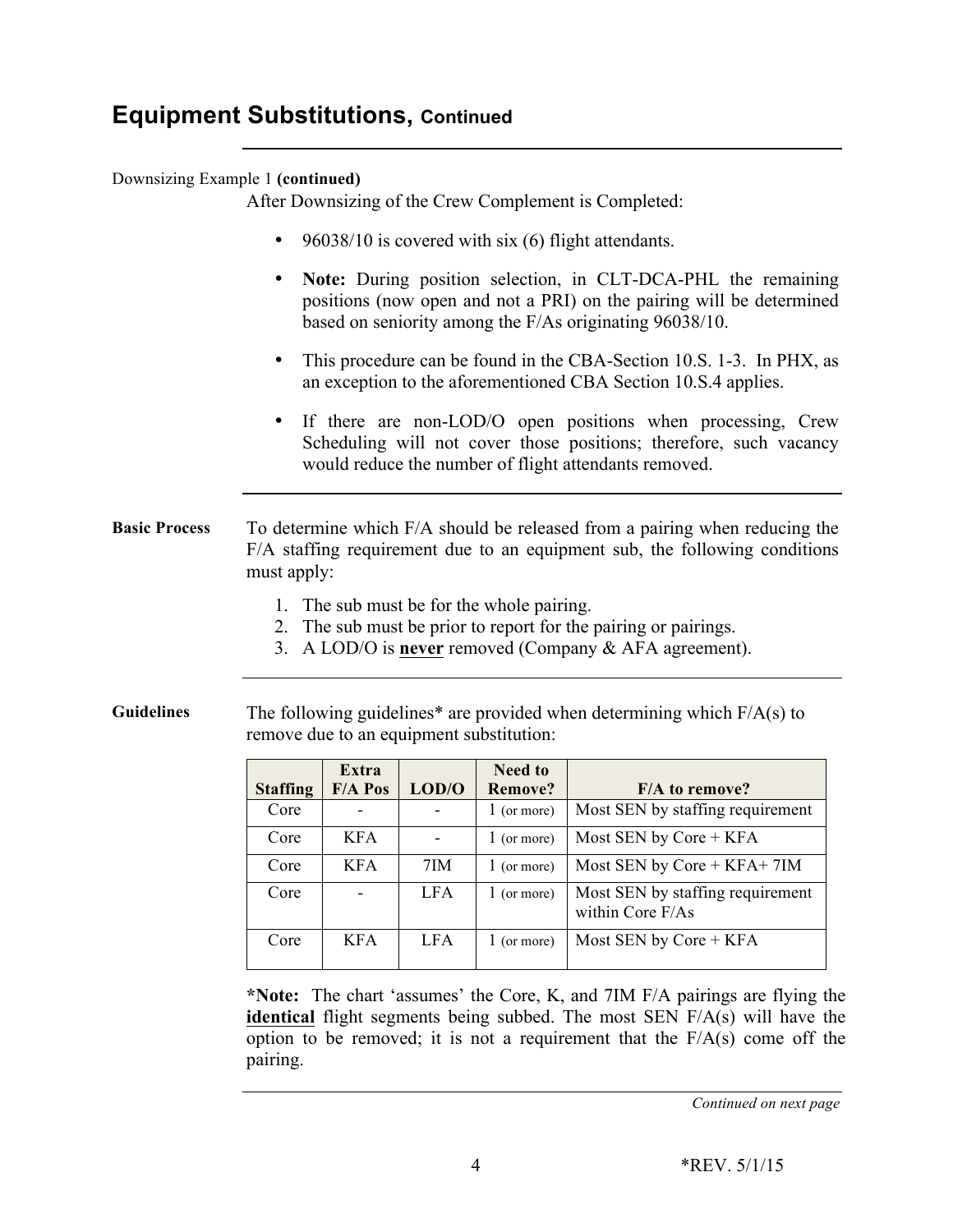**Exception 1** This is not a change from years of past practice. When the Core F/A crew and the KFA position **are not on the exact same flight segments** the following applies. When an equipment sub is accomplished (prior to pairing report), the procedures in the chart below apply:

> **Note:** The Equipment Sub impacts the entire Core Pairing but not the K pairing.

| <b>Equipment Sub</b>                                                | $F/A$ to remove?                                                                               |
|---------------------------------------------------------------------|------------------------------------------------------------------------------------------------|
| Core - whole pairing subbed                                         | Reduce Core pairing by seniority<br>(KFA is not removed)                                       |
| $KFA$ position – equipment sub for select<br>segment of the pairing | KFA remains on the pairing and<br>assumes the open position vacated by<br>the core F/A removal |

The Equipment Sub below, impacts the KFA's **entire** pairing, but not the Core Pairing:

| <b>Equipment Sub</b>                                           | $F/A$ to remove?            |
|----------------------------------------------------------------|-----------------------------|
| KFA – whole pairing subbed/different<br>pairing from Core      | $KFA$ – is removed          |
| $Core$ – equipment sub for select segment(s)<br>of the pairing | Core crew flies the pairing |

**Exception 2** Use the following guidelines when an equipment substitution occurs and all F/A positions have been staffed:

| # | <b>Situation</b>                                                | Procedure                            |  |  |
|---|-----------------------------------------------------------------|--------------------------------------|--|--|
|   | Partial pairing equipment sub                                   | Staff<br>the number<br>by            |  |  |
|   | prior to the scheduled report time                              | jumpseats*                           |  |  |
|   | Entire/partial equipment sub after<br>the scheduled report time | Staff by the number of<br>jumpseats* |  |  |

**\*Note:** If inadequate jumpseats, refer to guidelines chart on the previous page.

As a reminder, the **LOD/O is never removed regardless of her/his seniority**.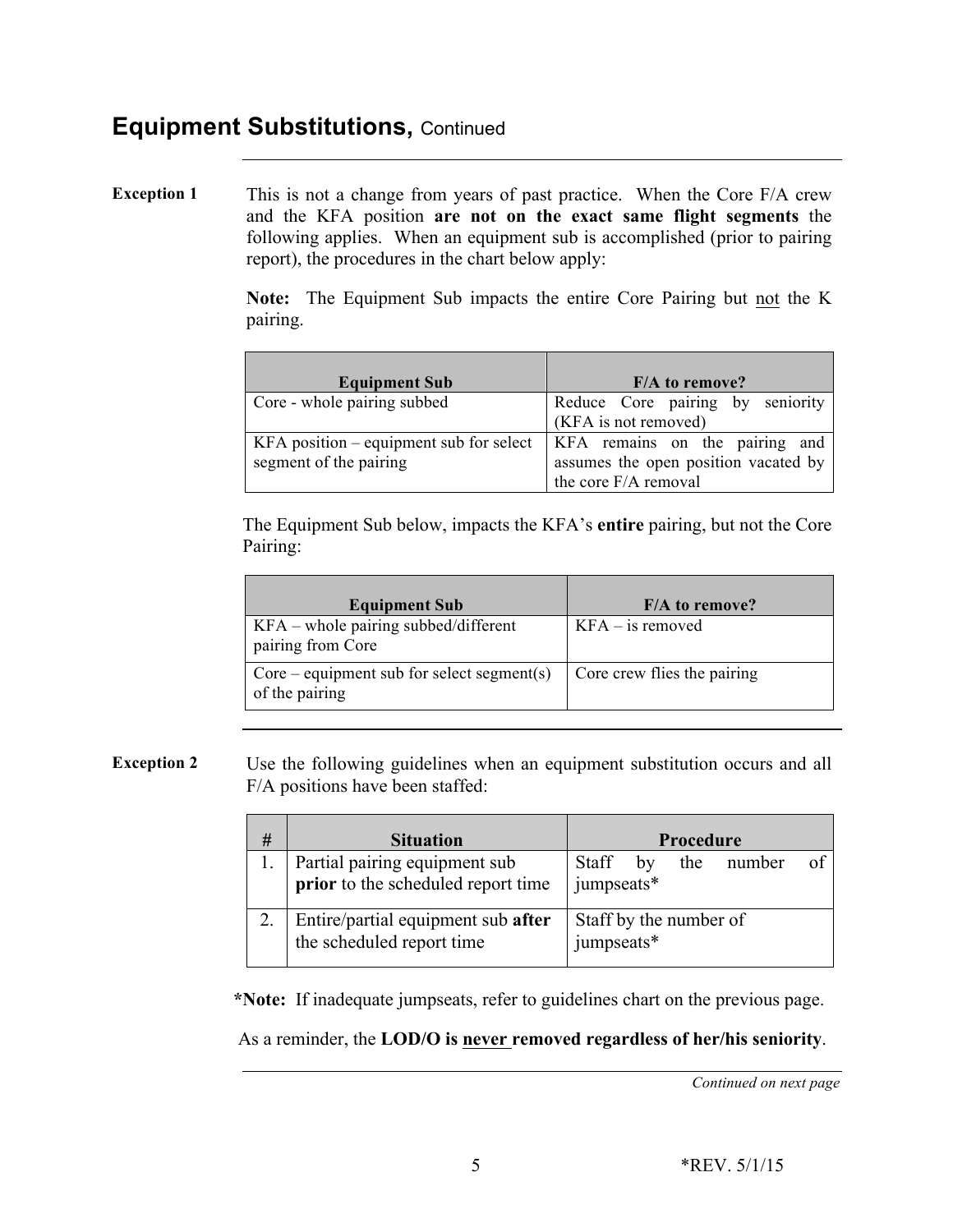## **Equipment Substitutions, Continued** Continued

 DFA EFA FFA **GFA** HFA

**LOD/O:** LFA

| <b>Example 2</b>                            | In this example, after the pairings were built an $A330$ ( $9F/A$ ) flight to Europe                                                                                                            |  |  |  |
|---------------------------------------------|-------------------------------------------------------------------------------------------------------------------------------------------------------------------------------------------------|--|--|--|
| Transatlantic<br><b>Partial Sub</b><br>Only | is being subbed to a 757 (6 F/A) but the return flight is still scheduled to be<br>on an A330. This is considered as a partial equipment sub since it only<br>affects a portion of the pairing: |  |  |  |
|                                             | Core F/As: AFA<br>IF adequate passenger seats<br>$\checkmark$<br><b>BFA</b><br>are AVL, book 3 D/H records                                                                                      |  |  |  |
|                                             | <b>CFA</b><br>and seats                                                                                                                                                                         |  |  |  |

 $\checkmark$  IF inadequate passenger seats are AVL, book 1 or  $2$  D/H records (as needed) and seats. The remaining 1 or 2 F/As will occupy the jumpseat(s).

**Note: Excluding the LOD/O,** the F/As who are entitled to D/H would be the 3 most SEN F/As.

| Equip. Sub.<br>Pay Claim and<br><b>Premiums</b>                                              | When a F/A is being removed due to an Equipment Sub, the Crew Scheduler will<br>enter a ZZ5 in the applicable pay code Section of CATCREW. This ZZ5 code is an<br>indication to Claims that the affected F/A is to be guaranteed pay protection for<br>her/his subbed pairing. Take note of the following:                                                                                       |  |  |  |
|----------------------------------------------------------------------------------------------|--------------------------------------------------------------------------------------------------------------------------------------------------------------------------------------------------------------------------------------------------------------------------------------------------------------------------------------------------------------------------------------------------|--|--|--|
|                                                                                              | $\triangleright$ The affected F/A must submit the proper Claim form to receive her/his pay<br>protection and premiums.                                                                                                                                                                                                                                                                           |  |  |  |
|                                                                                              | The Claims Department does not enter the actual amount related to the F/A's<br>➤<br>pay protection until the subbed pairing has been completed.                                                                                                                                                                                                                                                  |  |  |  |
|                                                                                              | $\triangleright$ F/A's released with guaranteed pay protection are paid premiums related to<br>the original equipment type as specified in the CBA Section 10.J,8, (Page<br>$10-40$ ).                                                                                                                                                                                                           |  |  |  |
|                                                                                              | $\triangleright$ Any F/A who is not released receives the premiums applicable to the type of<br>equipment subbed                                                                                                                                                                                                                                                                                 |  |  |  |
| <b>Working on</b><br>Day/s when a<br><b>F/A</b> is Released<br>with Pay<br><b>Protection</b> | At her/his option, when receiving guaranteed pay protection a F/A may elect to fly<br>another pairing on or over the released day(s) without losing pay protection. Code<br>ZZ5 advises Claims of a guaranteed pay protection; therefore, if a release F/A elects<br>to fly or selects another activity over the period of guaranteed pay protection she/he<br>will be paid for both activities. |  |  |  |
|                                                                                              | Continued on next page                                                                                                                                                                                                                                                                                                                                                                           |  |  |  |